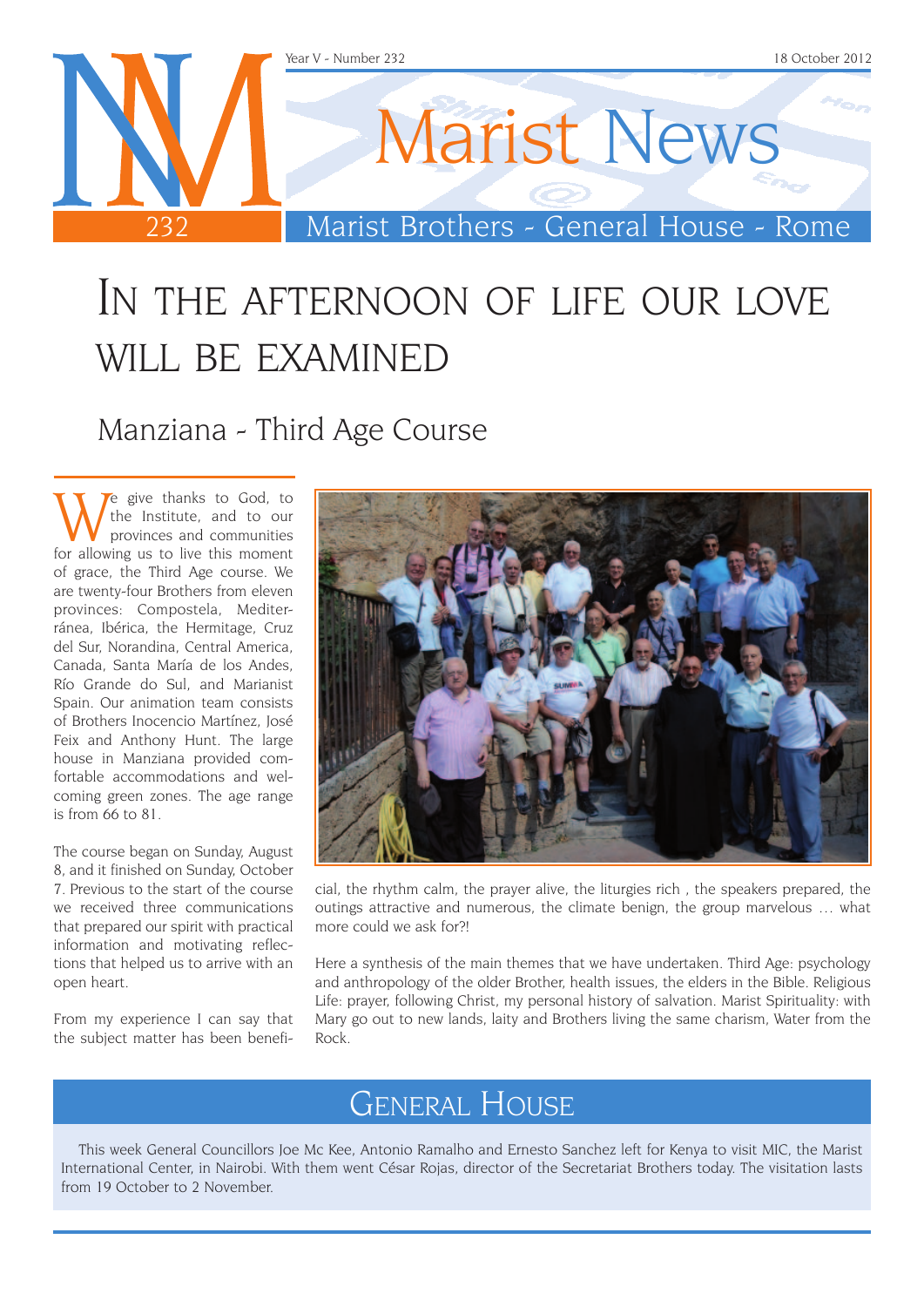Sunday mornings are dedicated to discussing life in our Provinces, and we end with a festive fraternal sharing. How gratifying it is to feel stimulated by the quality of Marist vitality in other parts of the world and confronted by other apostolic initiatives and ways of life!

The papal audience was an opportunity to experience the universality of the Church gathered in St. Peter's Square to listen to the words of the Pope. Our meeting with Br. Superior General and three general councilors stimulated us

and updated our view of the Institute. A moment particularly striking was the week we spent at the Hermitage recovering our historic memory and traveling through the places where our Institute was born. How generous the Spirit was by giving us Marcellin and our first Brothers as founders!

It has been a magnificent opportunity to contemplate the footprints of God in our history, to thank him for his loving providence, to take on constructively stumblings and vulnerabilities, to listen to new calls. We know our

limitations, but even so we desire to go along with the responses of creative fidelity that new times demand. We wish to continue the search for the face of our good Father, we want to live the few or the many years that still remain following the call of the rainbow. We ask Mary and Marcellin to give us the gift to approach the Omega point, that of the great encounter that will transform time into eternity, with eyes full of the future.

Br. Carlos Martínez Lavín

 $\mathcal{L}_\text{max}$ 

# SEMINAR ON THE IDENTITY AND mission of the Religious Brother Open letter

Trothers from 8 congregations met in Rome from 2 to 29 September to live together and reflect on their identity and<br>is the open letter written by the participants to all brothers and persons desirous of working for a more mission in the Church. From our congregation, 8 brothers from different parts of the Marist world took part. Following

### **Open letter to all our brothers, partners and associates to all the people who work for a safer fraternal world**

"Religious Brothers, belonging to eight religious Institutes dedicated to educational ministry in service to the youth of this world, gathered in Rome for the month of September. Together, we have formed a mosaic of Brothers from five continents, bringing with us our personal histories and rich cultural and institutional traditions. We gathered around the table of fraternity, in a spirit of service, as sons of the same Father, called to be messengers of light and hope.

The objectives of the meeting were ambitious:

•to update the identity and mission of the Brother educator in the Church and the world of today;

•to increase mutual understanding

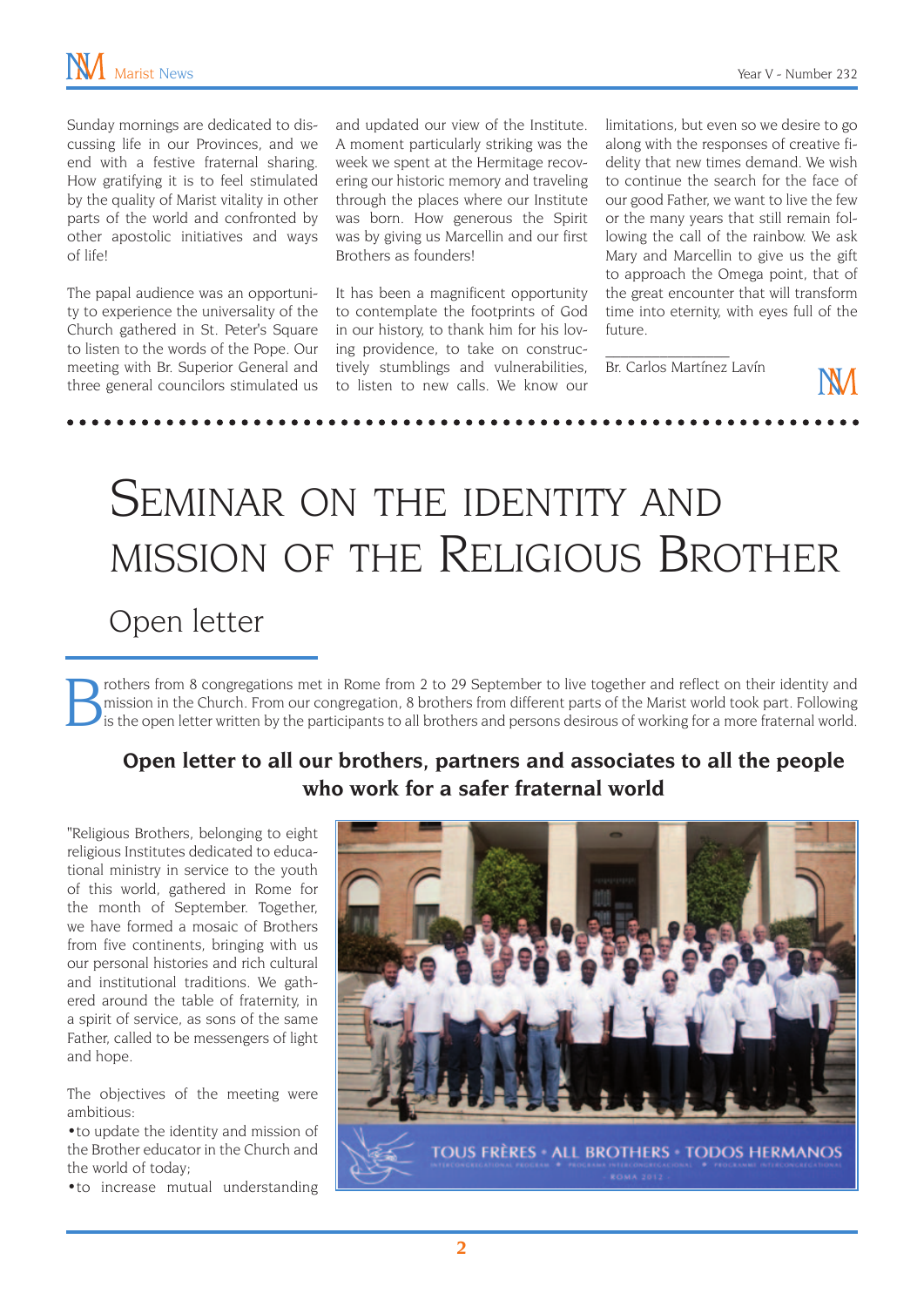among the members of different Institutes of Brothers;

•to live an inter-congregational experience of reflection, prayer and the common life at this important time in our history;

•to share a common formative experience that would encourage future meetings and subsequent exchanges;

•to encourage our Religious Institutes to meet and pursue a similar level of thinking at the local community level, as well as in the districts and religious provinces;

•to develop materials that would help in prayer and reflection for similar sharing of life experience.

During this conference, we broke the barriers that separated us. We thus shared our rich heritage with ease. We rediscovered the common treasure of brotherhood.

We recognized our unity in diversity; a brotherhood that comes from afar and invites us to live in unity; a brotherhood which wonders about the meaning and relevance of our identity and mission, always open to changes within a newly emerging spirituality. This is the great gift that we wish to share with the Church and the world today. Our challenge is to continue to be a "dangerous memory" of the prophetic Jesus, reminding the Church of its authentic vocation and mission. Due to the horizontal dimension of our vocation as a secular entity, we travel as companions on the journey with the people of God.

We shared our dreams for our Religious Institutes: Brothers, who hear the cry of the poor, respond to specific situations and adapt to the signs of the times; Brothers who bear the Good News of Jesus of Nazareth to all; Brothers who make their communities places of freedom, relationships, deep spirituality, shared mission, and celebration; Brothers who recognize the present faces of God in the Church and in the world, among believers and non-believers.

From Rome, we send you this invitation to dream, to discover the treasure of brotherhood among yourselves and to live it and share it with others. For now, our challenge is to help others live this time of grace that we are experiencing.

We believe that a renewed and authentic brotherhood is possible!

During our days in Rome, we felt accompanied by the Brothers of our Institutes from all parts of the world who followed the course of our session. You have supported our work by your

prayers and messages of affection. Thank you for the interest you have shown and your signs of fraternity in our regard.

We also wish to thank the Superiors' General of our Institutes, their councilors and the members of their Coordination Teams for being the initiators of this conference and accompanying us through the process. It enabled us to live days of profound brotherhood, rediscovering that we are all brothers who have only one Teacher. (Mt 23, 8)

Finally, we return the gift received and the mission entrusted to us into the hands of God the Father, who sent his Son, the unequivocal sign of brotherhood. With the power of the Holy Spirit and the example of Mary, model of listening and openness, we desire to be responsive to the new calls of our time. In response to our Founders, we wish to be faithful to the vocation and the mission that we have received.

Participants at the meeting "ALL BROTHERS": Edmund Rice Christian Brothers, Brothers of the Christian Schools - La Salle, Brothers of Christian Instruction, Marist Brothers, Brothers of Our Lady of Mercy, Brothers of the Sacred Heart, Brothers of the Holy Family, Brothers of Saint Gabriel

Evangelizers in the midst of youth

### European Meeting of Marist Youth Ministry

The European Meeting of Marist Youth Ministry was<br>held at N.D. de L'Hermitage from 23 to 28 September.<br>Brothers, laity and young people from the five provinc-<br>es of Europe shared and had an experience of communion he European Meeting of Marist Youth Ministry was held at N.D. de L'Hermitage from 23 to 28 September. Brothers, laity and young people from the five provincaround the document "Evangelizers in the midst of youth". The meeting was for those taking part a privileged time for coming to know the document, for sharing to develop strategies for its application on the provincial and regional levels, and an experience of fraternity and Marist family in the house of Champagnat which helped us visualize the international character of the Marist Institute in Europe.

During the meeting, the journey of Jesus with the two disciples on the road to Emmaus served as a paradigm of approximation to the document and for sharing the situations of youth, strengths, challenges and dreams of the Youth Ministry in each of the Provinces, at the same time as making it possible to look together at the horizons and perspectives of Marist youth evangelization in Europe.

Br João Carlos Do Prado, Director of the Secretariat of Mission, accompanied the meeting and Br Joseph Mc Kee, Vicar General was also present for a time. Br Emili Turú addressed